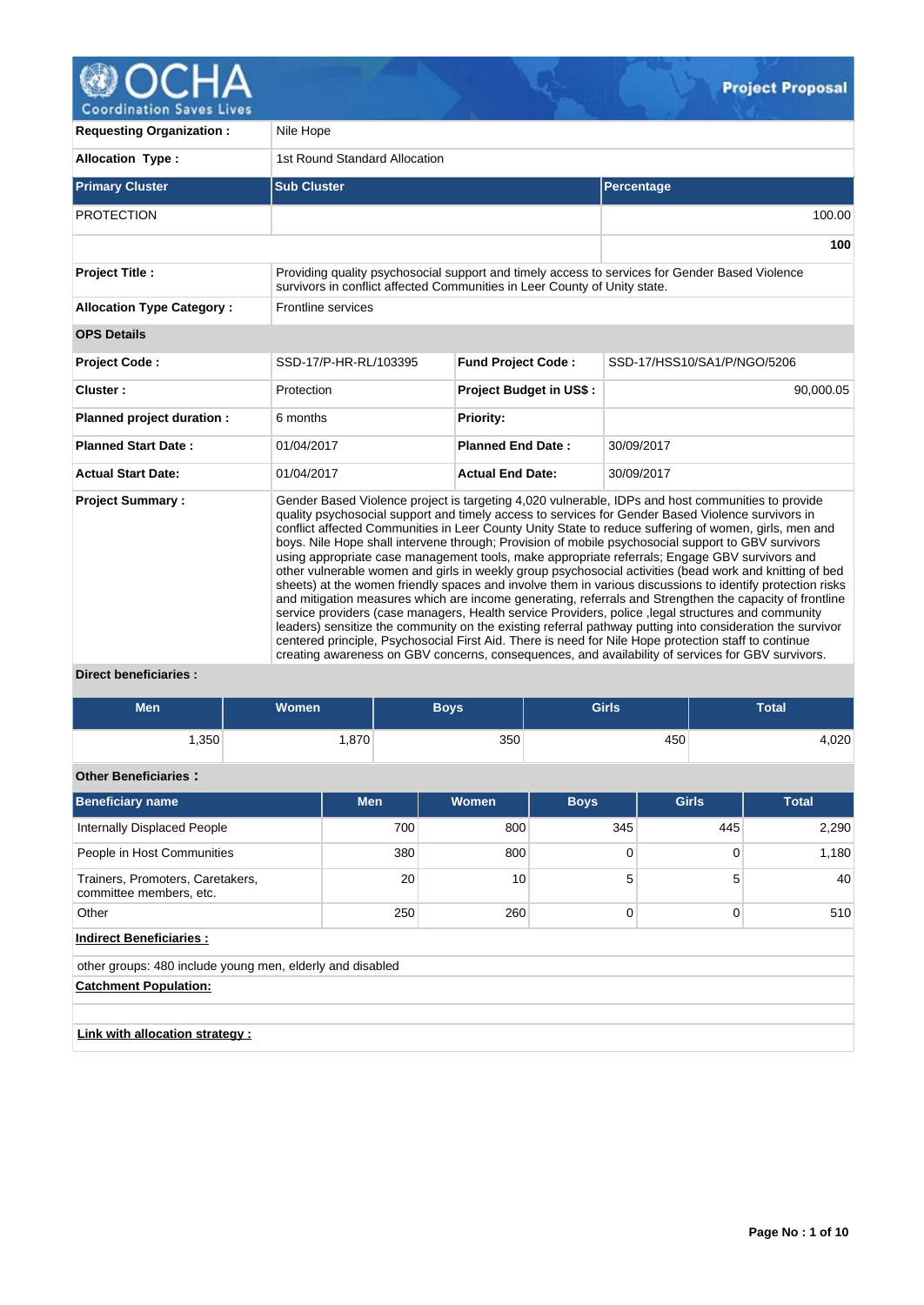The proposed protection project is in response to, and consistent with, the allocation strategy, the Fund's Strategic Objective as well as the Protection Cluster's Specific Objectives and is multi-sectoral focused. The proposed response aims at, among other things, IDPs and conflict-affected populations facing protection risks and threats are provided with timely protection, response and prevention services, Protection needs of the most vulnerable IDPs and conflict-affected populations are identified through effective protection monitoring, reporting and response, including promoting safe movement and durable solutions, and to ensure vulnerable persons affected by violence have the skills, opportunities and positive coping strategies required to return and reintegrate into their communities in safety and dignity. To enhance coping mechanism during the phase of emergency and working closely with Nile Hope's intra-sectors (especially WASH, Health, Nutrition, Education and Food Security and Livelihoods) and partners. The response will enhance resilience and positive coping mechanism for women, men, boys and girls, which are locations of high to needs according to the heat matrix of county in need. All activities proposed will be complementary and or restorative. By restorative we mean, for example, Establishment of women friendly space, strengthen Income Generating skills/activities to mainly women, young mothers and vulnerable children who are the bread winners in the family Nile Hope has her expertise, existing presence as a National Organization and good relation with the government and the local community in the area will use community based approaches in responding to, and providing services in Leer County

### **Sub-Grants to Implementing Partners :**

| <b>Partner Name</b>                                   | <b>Partner Type</b> | <b>Budget in US\$</b>       |
|-------------------------------------------------------|---------------------|-----------------------------|
|                                                       |                     |                             |
| Other funding secured for the same project (to date): |                     |                             |
| <b>Other Funding Source</b>                           |                     | <b>Other Funding Amount</b> |

### **Organization focal point :**

| <b>Name</b>          | <b>Title</b>                                | <b>Email</b>           | <b>IPhone</b> |
|----------------------|---------------------------------------------|------------------------|---------------|
| Caroline Kavunga     | <b>Gender &amp;Protection</b><br>Specialist | caroline@nilehope.org  | +211915028756 |
| Martha Nyakueka      | Gender&Protection<br>Coordinator            | mnyakueka@nilehope.org | +211955055926 |
| $- 1 - 11 - 11 - 11$ |                                             |                        |               |

# **BACKGROUND**

### **1. Humanitarian context analysis**

According to Nonviolent Peaceforce protection assessment findings conducted on 13th-15th December 2016; the security context of Leer area remains in flux and unpredictable some of the protection concerns include; threats to the lives of men, women and children, Sexual and gender-based violence, threat of forced recruitment and abduction, movement due to food insecurity and the need to collect firewood; movement to risky areas, Elderly and disabled people doing much of the movement and physical labor, Homes/tukuls being burned,Theft and stolen items (livestock, crops, clothing, ration cards, food, money, farming implements, building materials, beds),Starvation, Restricted movement due to safety concerns and Lack of services including healthcare and education

The protection trends paper (October- December 2016) Gender-based violence (GBV) remains one of the most serious and prevalent protection threats to women and children in South Sudan. From October to December 2016, the Gender-Based Violence Information Management System (GBV-IMS), used by humanitarian service providers and managed by UNFPA, recorded 575 incidents of GBV, with 96 of those incidents against children.1 As in previous quarters, they include rapes, other forms of sexual violence, abductions and possible sexual slavery, forced and early marriage and harmful traditional practices. The highest number of reports involved incidents of intimate partner violence. Incidents of all the forms of GBV occurred both inside and outside of POC sites. As other areas open and the need to roll out service provision in the previous locations become eminent, the project will play a big role in ensuring service provision at local areas and reduce the risk by providing quality psychosocial support through mobile PSS and existing community structures, referral pathways to mitigate protection risks to women, men, boys and girls in the location.

#### **2. Needs assessment**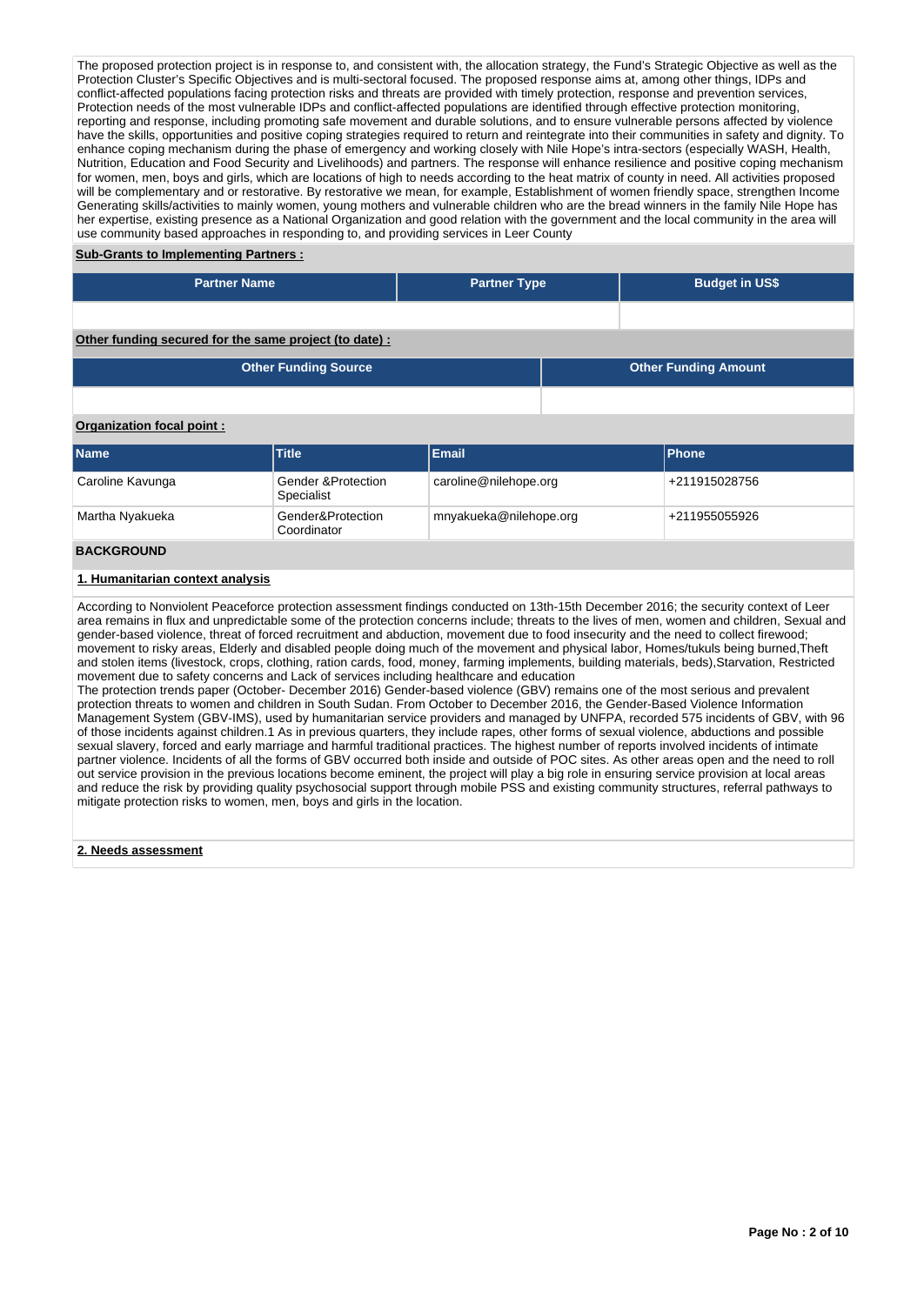Increasingly, IDPs are making decisions about their future security and access to humanitarian assistance. As the conflict expands with increasing violence, protection has continued to diminish during this reporting period. Freedom of movement from all locations in and outside of POC sites must continue to be strongly advocated for with the government to assist people find protection for themselves and their families (According to protection trends paper No.9- 2016), According to the south Sudan humanitarian (snap shot) as of 16th August 2016, 4.6 m people are severely food insecure,1, 606,400 Internally displaced persons and 616,010 number of south Sudanese have fled to the neighboring countries There are also other myriad factors that have contributed to increased vulnerabilities of the resultant IDPs and host community members. These include multiple displacements of the populations (especially women and children), loss of lives and livelihoods, increased protection risks, diseases associated with people' sudden movements and displacements (such as Cholera) and the serious matter of lack of food.

It is instructive to note that especially in Leer the conflict destroyed homes, major social infrastructure like health centers and schools and people are also vulnerable to epidemiological outbreak because of poor sanitation (IRNA Report, New Fangak – Wicmuon and Buom – Jonglei State, 12 to 14th August 2014).Both the IDPS and host communities are in urgent need of assistance in terms of Protection, food, NFIs, education, WASH, Nutrition and health services. Women and children are most vulnerable; children are redundant and idle with no education or Psychosocial activities and could potentially be recruited by armed groups and travelling long distance in search for food put women and girls at risk of SGBV.

According to the protection trends as of 5th July 2015, families continued to be separated with only steady child reunification rates as a sharp decline in registration due to insecurity hence forth the need for strengthening the capacity of community based protection teams to identify UASC in both host and among the IDP setting, provide support in the entire process of family tracing and reunification. Nile Hope is an active actor who has both previous and ongoing project in Leer County for Health, Nutrition, WASH, FSL, Education and GBV previously with support from CHF and UNICEF. With strong technical expertise scaled up administratively and better understanding of the working context, Nile Hope will be able to use the community based approach to mitigate risks and increase the capacity of the vulnerable groupswomen, men, boys, girls and others.

The CHF funding SA Rd 1 2017 will enable Nile Hope respond to protection gaps in service delivery in leer county. Nile Hope will ensure that those affected by protection risks and threats are provided with timely protection and prevention interventions by integrating with other sectors; Health, Nutrition, FSL, WASH and Education (involve the children at TLS in PSS activities) to ensure that survivors needs are met when referrals are done, this will be achieved through monthly coordination meeting where referral pathway will be enhanced. Nile Hope will monitor the implementation of the recommendations of the safe audits by all sectors to maximise the impact of GBV mainstreaming across sectors.

To ensure the needs become effectively addressed, we shall have an in-built Log frame that will be the focal reference for measuring project progress and results; this will be coupled with additional tools and approaches including FGDs with community beneficiary members, case study profiling, interviews with key informants and community feedback engagement forums. The findings of these monitoring reports, copies will be provided to the GBV Sub-cluster and the Health Cluster within 2 weeks of the monitoring exercise.

### **3. Description Of Beneficiaries**

The project will target a population of 4, 020 (women 1,870, girls 450, men 1, 350 and 350 boys) of all age groups (5-17 years Children both girls and boys), (18-59 years men and women) putting into consideration gender sensitivity , the groups includes; IDPS, host communities and the returnees in Leer. Other indirect beneficiaries and these will include; young men, elderly and disabled .The population of Leer has moved to other villages which is dimmed to be much safer. Among the 4,020 more women and girls are selected than the men and boys since they are more vulnerable to Sexual Gender Based Violence and if take a close observation of the IDP population movement it consist of mostly women and girls.

Nile Hope staff will continue to work closely with previous groups of women and children by strengthening mobile psychosocial activities and case management. Mobilize the already existing groups to take part in identifying the issues affecting women and girls and also create awareness at different forums on SGBV concerns, available services to ensure we reach out to targeted 4,020 women, men, girls and boys have access to information and services.

Nile Hope staff will continue to work closely with previous groups of women and children by strengthening mobile psychosocial activities and case management. Mobilize the already existing groups to take part in identifying the issues affecting women and girls and also create awareness at different forums on SGBV concerns, available services to ensure we reach out to targeted 4,500 women, men, girls and boys have access to information and services.

#### **4. Grant Request Justification**

The project seeks to provide services across the three key protection cluster objectives for 2017 by providing quality and timely protection and prevention interventions through supporting referral pathway, establishment of a women friendly space, train health care providers on CMR and form community protection mechanisms.Nile Hope therefore being an active actor for both GBV on both prevention and response previously in some locations in Leer.

CHF funding SA R1 2017 will enable us to respond to Protection and GBV in emergency related gaps that have heavily affected both women and children. The women friendly space will be established for women to access during psychosocial activities, engage in focus group discussion on GBV concerns and provision of individual psychosocial support and to promote confidentiality since they will have space where they can freely express their concerns without fear regularly discussions GBV concerns, sharing experience among women and girls which enable them gain skills on coping mechanisms. Furthermore, the existing Nile Hope requisite systems, policies and procedures in place will be strengthened to enhance effective response project monitoring.

### **5. Complementarity**

Nile Hope will work closely with other GBV/protection partners ( UNIDO,NRC, IRC) and other service providers in Health, Nutrition, FSL and WASH who will directly be in contact with GBV survivor's .This will help to enhance the referral path way and offer improved timely response to survivors. We will also sensitize all partners and communities members in the area of operation on the existing referral pathway to ensure that survivors of GBV utilize the available services without any stigma attached. Since prevention and response to GBV, PSS services are priority of protection cluster and the current humanitarian situation in South Sudan. Engage and coordinate activities with the County authorities, payam administrators, WASH, Health, Nutrition and FSL departments. Nile Hope has established presence and good networking linkages with the local communities which is a strong advantage.

### **LOGICAL FRAMEWORK**

#### **Overall project objective**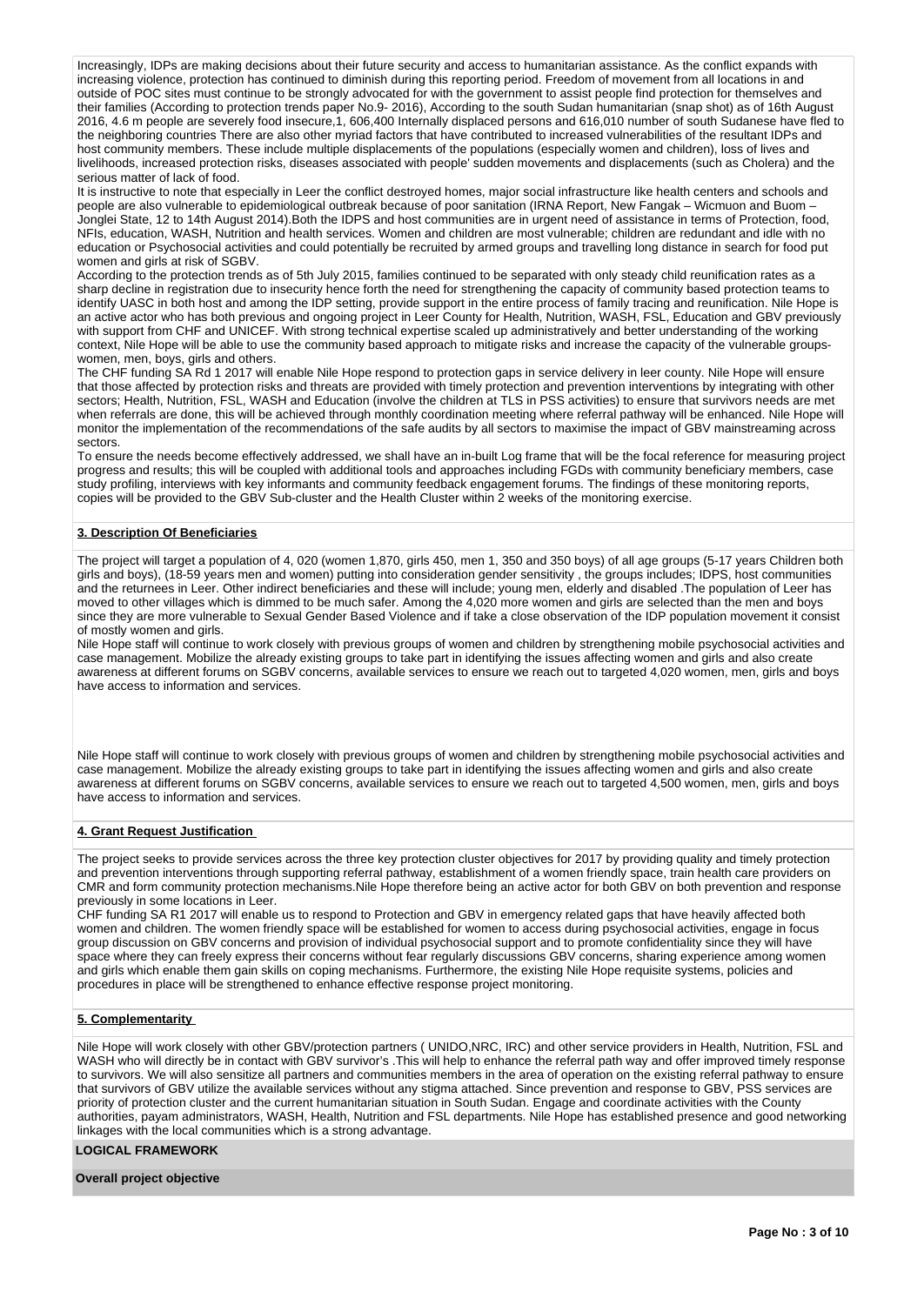This project is aiming at providing quality protection response services and preventive measures to reach 4,020 (women1, 870, girls 450, men 1,350 and 350 boys) in conflict affected population and other vulnerable men and women to live a dignified life in Leer location Unity state by end of 2017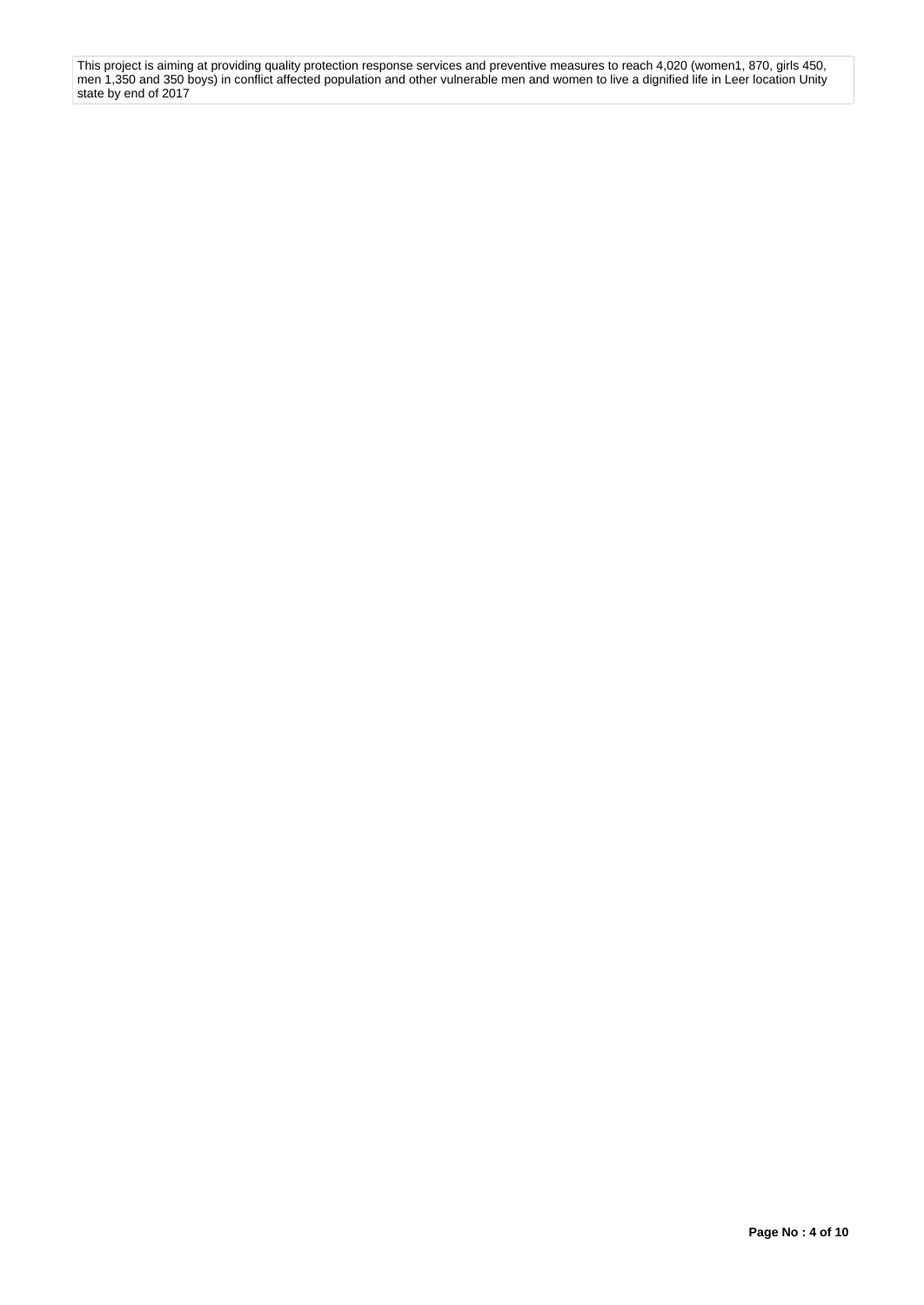| <b>PROTECTION</b>                                                                                                                                                                              |                                                                                                      |                                 |  |  |  |  |  |  |  |  |
|------------------------------------------------------------------------------------------------------------------------------------------------------------------------------------------------|------------------------------------------------------------------------------------------------------|---------------------------------|--|--|--|--|--|--|--|--|
| <b>Cluster objectives</b>                                                                                                                                                                      | <b>Strategic Response Plan (SRP) objectives</b>                                                      | <b>Percentage of activities</b> |  |  |  |  |  |  |  |  |
| Protection response services are available in<br>all counties that are heavily affected by<br>conflict or displacement.                                                                        | SO1: Save lives and alleviate the suffering of<br>those most in need of assistance and<br>protection | 50                              |  |  |  |  |  |  |  |  |
| Prevention-oriented programming is<br>implemented in counties that are heavily<br>affected by conflict or displacement, and<br>communities are assisted to maintain their<br>coping capacities | SO2: Protect the rights and uphold the dignity<br>of the most vulnerable                             | 20                              |  |  |  |  |  |  |  |  |
| Individuals' right to freedom of movement<br>and to live in safety and dignity is enhanced.                                                                                                    | SO3: Support at-risk communities to sustain<br>their capacity to cope with significant threats       | 30                              |  |  |  |  |  |  |  |  |

**Contribution to Cluster/Sector Objectives :** The GBV and protection project will contribute to all cluster/sector objectives for a holistic and responsive intervention. Nile Hope shall work to ensure that people affected by conflict receive immediate response as a live saving measure and to alleviate suffering to men, women, boys and girls in Leer. Nile Hope will use community based approaches to implement participatory interventions by ensuring that NO HARM approach will effect positive coping mechanism, self reliance and rebirth of peoples livelihoods for quick recovery.

### **Outcome 1**

Survivor of Gender Based Violence develop resilience and confidence to seek appropriate services in the community

### **Output 1.1**

#### **Description**

GBV survivors have confidence in seeking response services in a safe environment that upholds their dignity

### **Assumptions & Risks**

Funds will be available on time to execute timely interventions, ensured safety and accessibility to the available services , availability of competent staff to provide services, improved reporting and service seeking behaviors of GBV survivors, Prevailing peace and harmony to prevent multiple displacements, insecurity, willingness of beneficiaries, Cultural beliefs and practices on issues related to SGBV

### **Indicators**

|                                      |                                                            |                                                                                                        |            | <b>End cycle beneficiaries</b> |                   |     | End<br>cycle  |
|--------------------------------------|------------------------------------------------------------|--------------------------------------------------------------------------------------------------------|------------|--------------------------------|-------------------|-----|---------------|
| Code                                 | <b>Cluster</b>                                             | <b>Indicator</b>                                                                                       | <b>Men</b> | <b>Women</b>                   | <b>Boys Girls</b> |     | <b>Target</b> |
| Indicator 1.1.1                      | <b>PROTECTION</b>                                          | Number of GBV survivors receiving case<br>management services                                          | 15         | 45                             | 10                | 25  | 95            |
|                                      | <b>Means of Verification: GBVIMS reports submitted</b>     |                                                                                                        |            |                                |                   |     |               |
| Indicator 1.1.2                      | <b>PROTECTION</b>                                          | Number of safety audits conducted (inside and<br>outside of PoCs)                                      |            |                                |                   |     |               |
|                                      | <b>Means of Verification:</b> Safety audit reports, photos |                                                                                                        |            |                                |                   |     |               |
| Indicator 1.1.3                      | <b>PROTECTION</b>                                          | Number of functional women and girls safe<br>spaces (inside and outside PoCs)                          |            |                                |                   |     |               |
| <b>Means of Verification: photos</b> |                                                            |                                                                                                        |            |                                |                   |     |               |
| Indicator 1.1.4                      | <b>PROTECTION</b>                                          | Number of women accessing women and girl safe<br>spaces per month                                      |            | 500                            |                   | 100 | 600           |
|                                      |                                                            | <b>Means of Verification</b> : Photos and number of women and girls accessing the Women Friendly Space |            |                                |                   |     |               |

**Activities**

### **Activity 1.1.1**

Provide psychosocial support to GBV survivors using appropriate case management tools and make appropriate referrals.

## **Activity 1.1.2**

conduct monthly safety audits( inside and outside pocs) and share the reports

### **Activity 1.1.3**

Construct and equip 1 women friendly centre

## **Activity 1.1.4**

Engage GBV survivor and other vulnerable women and girls in weekly group on PSS activities.

## **Outcome 2**

Communities and local authorities capacity will be enhanced to promote resilience from all types of threats.

### **Output 2.1**

### **Description**

Strengthened capacities of communities and local authorities to assist women and children in resilience to all types of threats will be established.

### **Assumptions & Risks**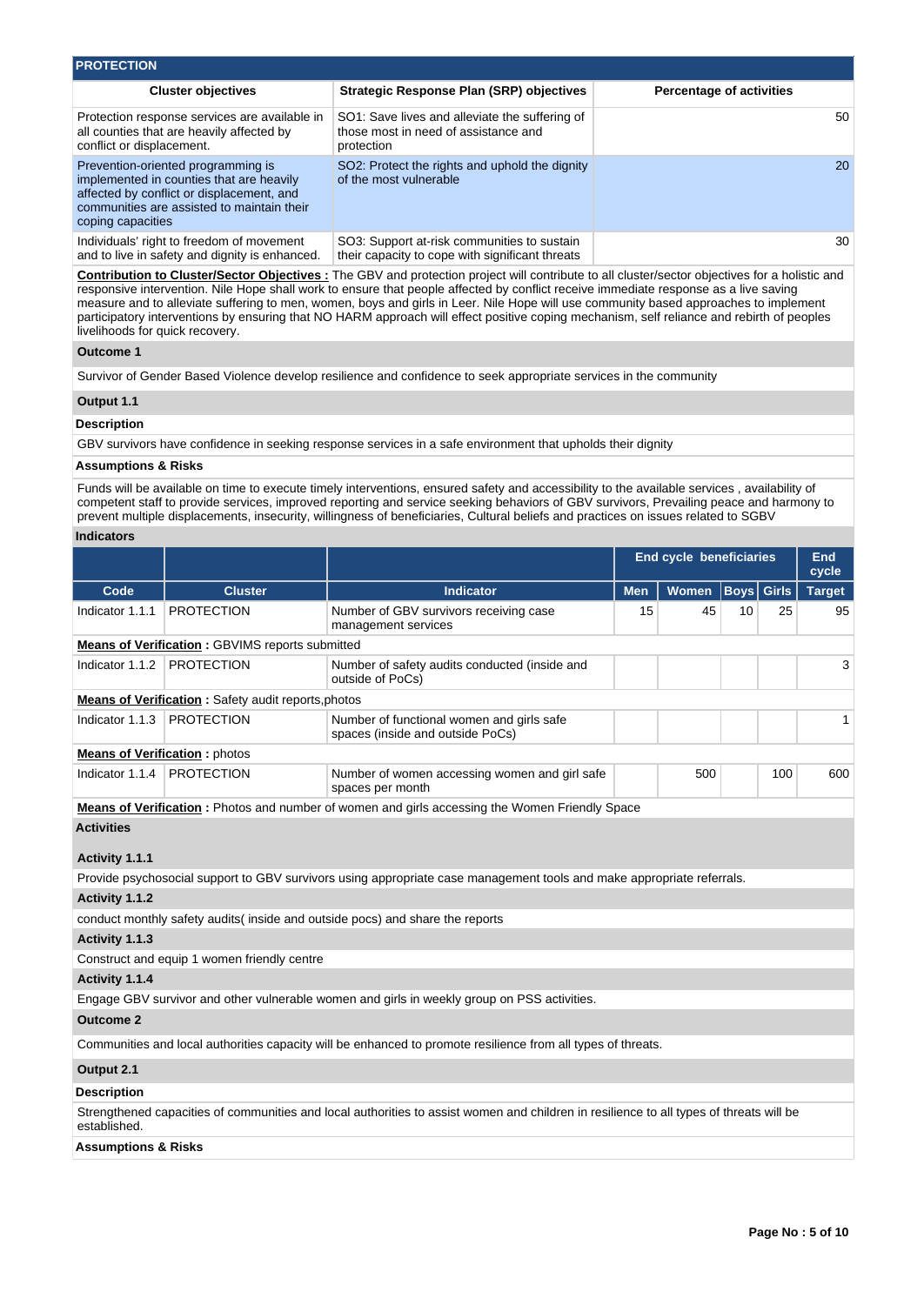Timely availability of funds to execute timely interventions, ensured safety and accessibility to the available services , availability of competent staff to provide services, improved reporting and service seeking behaviors of GBV survivors, Prevailing peace and harmony to prevent multiple displacements, insecurity , willingness of beneficiaries, Cultural beliefs and practices on issues related to SGBV, Depending on other partners service delivery especially health for quality and efficient response to survivors compromise the response when they don't deliver.

### **Indicators**

|                            |                                                            |                                                                                                                                    |            | <b>End cycle beneficiaries</b> |                   | End<br>cycle  |
|----------------------------|------------------------------------------------------------|------------------------------------------------------------------------------------------------------------------------------------|------------|--------------------------------|-------------------|---------------|
| Code                       | <b>Cluster</b>                                             | <b>Indicator</b>                                                                                                                   | <b>Men</b> | <b>Women</b>                   | <b>Boys</b> Girls | <b>Target</b> |
| Indicator 2.1.1            | <b>PROTECTION</b>                                          | Number of frontline psycho -social service<br>providers trained on GBV response in crisis<br>settings                              |            |                                |                   | 300           |
|                            | <b>Means of Verification:</b> Training lists and photos    |                                                                                                                                    |            |                                |                   |               |
| Indicator 2.1.2            | <b>PROTECTION</b>                                          | Number of frontline response actors trained on<br>GBV/PFA counseling                                                               |            |                                |                   | 10            |
|                            | <b>Means of Verification:</b> Training lists and photos    |                                                                                                                                    |            |                                |                   |               |
| Indicator 2.1.3            | <b>PROTECTION</b>                                          | Number of new or updated referral pathways                                                                                         |            |                                |                   | 2             |
|                            |                                                            | Means of Verification: Number of referral pathway documented and shared,                                                           |            |                                |                   |               |
| Indicator 2.1.4            | <b>PROTECTION</b>                                          | Number of community members engaged in<br>community dialogue activities                                                            | 5          | 10                             |                   | 15            |
|                            | <b>Means of Verification:</b> Reports, photos,             |                                                                                                                                    |            |                                |                   |               |
| <b>Activities</b>          |                                                            |                                                                                                                                    |            |                                |                   |               |
| Activity 2.1.1             |                                                            |                                                                                                                                    |            |                                |                   |               |
|                            |                                                            | Strengthen the capacity of frontline service providers (case managers, police and community leaders) on GBV/PFA in crisis settings |            |                                |                   |               |
| Activity 2.1.2             |                                                            |                                                                                                                                    |            |                                |                   |               |
|                            | Train health providers on CMR- Clinical Management of Rape |                                                                                                                                    |            |                                |                   |               |
| Activity 2.1.3             |                                                            |                                                                                                                                    |            |                                |                   |               |
|                            | Develop and update 1 referral pathway                      |                                                                                                                                    |            |                                |                   |               |
| Activity 2.1.4             |                                                            |                                                                                                                                    |            |                                |                   |               |
|                            | Conduct 5 community dialogue sessions of 15 women and men  |                                                                                                                                    |            |                                |                   |               |
| <b>Additional Targets:</b> |                                                            |                                                                                                                                    |            |                                |                   |               |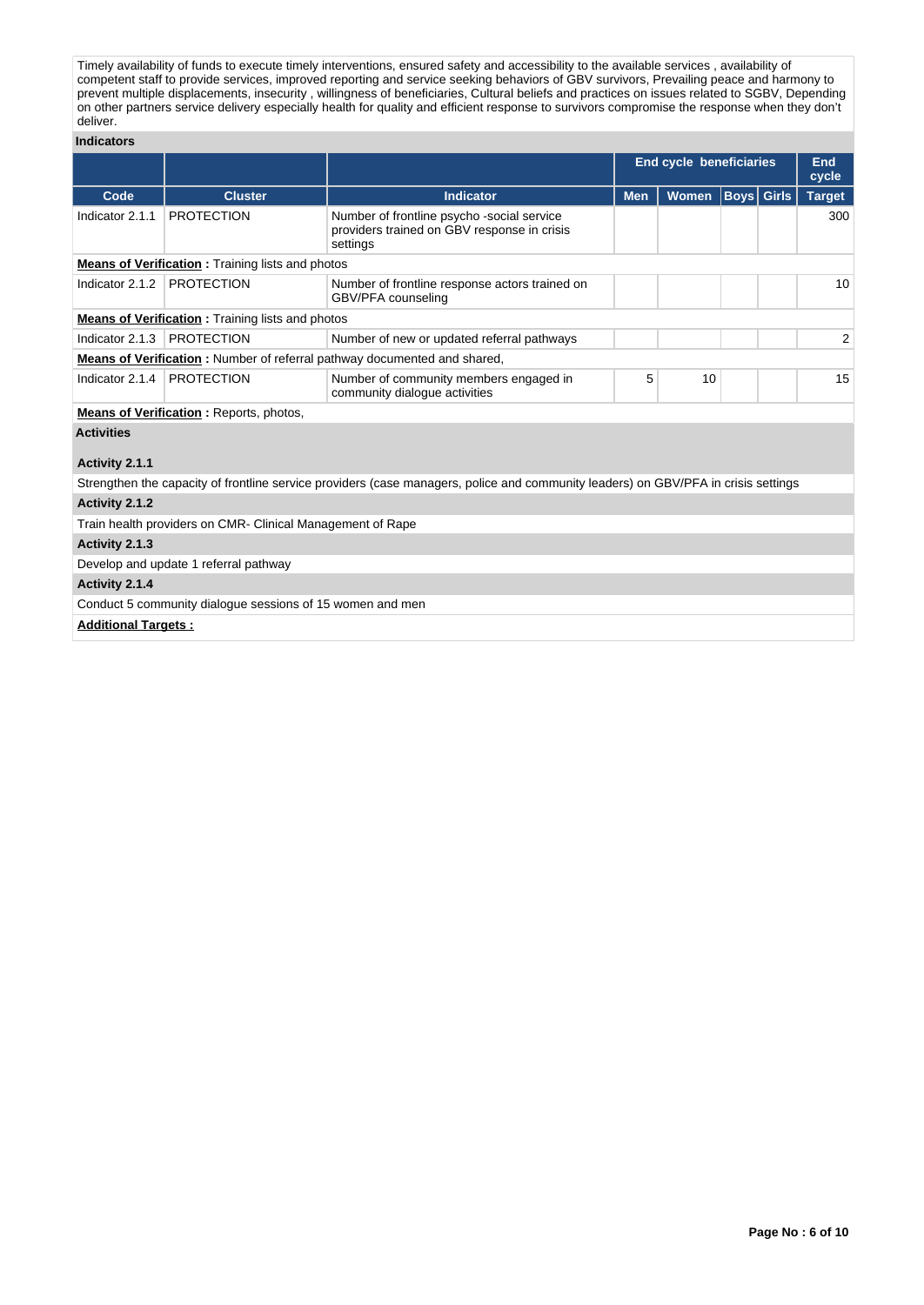## **Monitoring & Reporting plan**

Nile Hope will ensure that there is continuous collection and analysis of programmatic data to monitor and evaluate progress of the project as designed. The project team, together with partners shall use Protection mechanisms and structures ( GBV sub Cluster ) including local actors like Volunteers and community support groups to realize the set indicators and targets. Tools and methodologies employed (including interviews with key persons, case study profiling of beneficiaries, observations, focus group discussions on key program aspects and topics, documentations) during the monitoring and evaluation exercise will help to inform learning and the extent to which project objective is realized. We also shall use the organization's M&E tools and guidelines for routine implementation progress tracking (courtesy of the Gender and Protection specialist and the MEAL Officer). Nile Hope shall work to ensure accountability to the affected population (AAP) especially through participatory approaches and routinely consult and engage with the communities, the set activities has been conducted with quality results. Whilst monitoring will be progressive, evaluation will be mid-term / final and accountability reports (both financial and narrative) will be generated on monthly, mid and final term,progress report shall be shared with the relevant GBV clusters. Nile Hope shall wor)k to strengthen the monitoring and evaluation competencies of local institutions and structures like the community Support Groups and the County-level Protection coordination (whilst also coordinating and working with other sectors.

### **Workplan**

| <b>Activitydescription</b>                                                                                                                            | Year | $\overline{1}$ | $\overline{2}$ | 3 | 4        | 5 <sup>1</sup> | 6           | $\overline{7}$ | 8 <sup>1</sup> | -9                      | $\sqrt{10}$ 11 12 |  |
|-------------------------------------------------------------------------------------------------------------------------------------------------------|------|----------------|----------------|---|----------|----------------|-------------|----------------|----------------|-------------------------|-------------------|--|
| Activity 1.1.1: Provide psychosocial support to GBV survivors using appropriate<br>case management tools and make appropriate referrals.              | 2017 |                |                |   | $\times$ | ΙX.            | $ X $ $ X $ |                |                | $\mathsf{I} \mathsf{X}$ |                   |  |
| Activity 1.1.2: conduct monthly safety audits (inside and outside pocs) and share<br>the reports                                                      | 2017 |                |                |   | X        | X              | $ X $ $ X $ |                | IX.            | ΙX                      |                   |  |
| Activity 1.1.3: Construct and equip 1 women friendly centre                                                                                           | 2017 |                |                |   |          | X              |             |                |                |                         |                   |  |
| Activity 1.1.4: Engage GBV survivor and other vulnerable women and girls in<br>weekly group on PSS activities.                                        | 2017 |                |                |   |          | X              | ΙX.         | $\mathsf{X}$   | lx.            | ΙX                      |                   |  |
| Activity 2.1.1: Strengthen the capacity of frontline service providers (case<br>managers, police and community leaders) on GBV/PFA in crisis settings | 2017 |                |                |   |          | X              | $\times$    |                |                |                         |                   |  |
| Activity 2.1.2: Train health providers on CMR- Clinical Management of Rape                                                                            | 2017 |                |                |   |          | X              | $\times$    |                |                |                         |                   |  |
| Activity 2.1.3: Develop and update 1 referral pathway                                                                                                 | 2017 |                |                |   |          | X              |             |                |                |                         |                   |  |
| Activity 2.1.4: Conduct 5 community dialogue sessions of 15 women and men                                                                             | 2017 |                |                |   |          | X              | X.          | X.             | <b>X</b>       | $\mathsf{X}$            |                   |  |

## **OTHER INFO**

### **Accountability to Affected Populations**

Nile Hope will work to ensure accountability of the affected population will be observed through the participatory approaches, routinely consultation and engage with communities through interview on the project activities. Monitoring will be progressive by the field officers, Programme coordinator and the Gender and Protection Specialistr to ensure all beneficiaries targeted are benefiting from the various activities within the community. Midterm evaluations will be done, final and accountability reports (both financial and Narrative) will be generated and shared.

The implementation process and monitoring shall include the following:

i) Consultation, and participation of, beneficiaries during needs assessments (including, for example, the baseline surveys);

ii) Pre-implementation stakeholder workshops and county-level cluster meetings;

iii) Case study profiling and documentation of learning themes;

iv) Use of community-based structures e.g. Self Help Groups, Youth and Women Associations, School Clubs, and Peer Groups….;

v) Active collaboration with local authorities especially County Gender Departments (e.g. on selection of case managers, volunteers,

community based psychosocial group's staff selection for competency strengthening...);

vi) Community-based complaints mechanisms such as use of local leaders like chiefs, county authorities, etc..;

vii) Community-led campaigns and advocacy initiatives;

viii) Use of dedicated local staff (knowledge of cultures, local contexts and operational environment, cost-effectiveness, sustainability…); ix) Collaboration with State/County and Payam authorities and partnerships with local actors.

#### **Implementation Plan**

Nile Hope will solely implement the project and work closely with the County Local Authorities and local structures like the women group and community based protection teams to ensure joint field monitoring/visits to the projects sites by ensuring that the project is running smoothly according to the Log-frame developed. The M&E officer will use the Nile Hope and Gender Ministry tools to capture the data in the field and analyze data so as to come up with concrete report of project implementation. Field reports will be sent to the cluster on monthly and Quarterly basis, share information on emergency trends in the implementation areas. Nile Hope management with leadership from the Director's office will oversee and referee the implementation of the project in line with cluster priorities and mandate. Supportive technical review and evaluation of the reports will be conducted by the Protection Coordinator on a weekly/ monthly basis .The Gender and Protection Program will receive technical and monitoring support from Nile Hope Programs Office. The finance office will provide financial accountability tools and reports, and steward the project resourcing process.

## **Coordination with other Organizations in project area**

| Name of the organization                 | Areas/activities of collaboration and rationale                                                                                                                                                                                                                                                                               |
|------------------------------------------|-------------------------------------------------------------------------------------------------------------------------------------------------------------------------------------------------------------------------------------------------------------------------------------------------------------------------------|
| UNIDO/                                   | Nile Hope will work closely with other partners to ensure there is a<br>multi-sectorial response for GBV survivors. Coordination meetings<br>will be held with partners on a monthly basis to enhance the referral<br>process to GBV casesand identifying gaps in services thus having in<br>place well-coordinated services. |
| <b>Environment Marker Of The Project</b> |                                                                                                                                                                                                                                                                                                                               |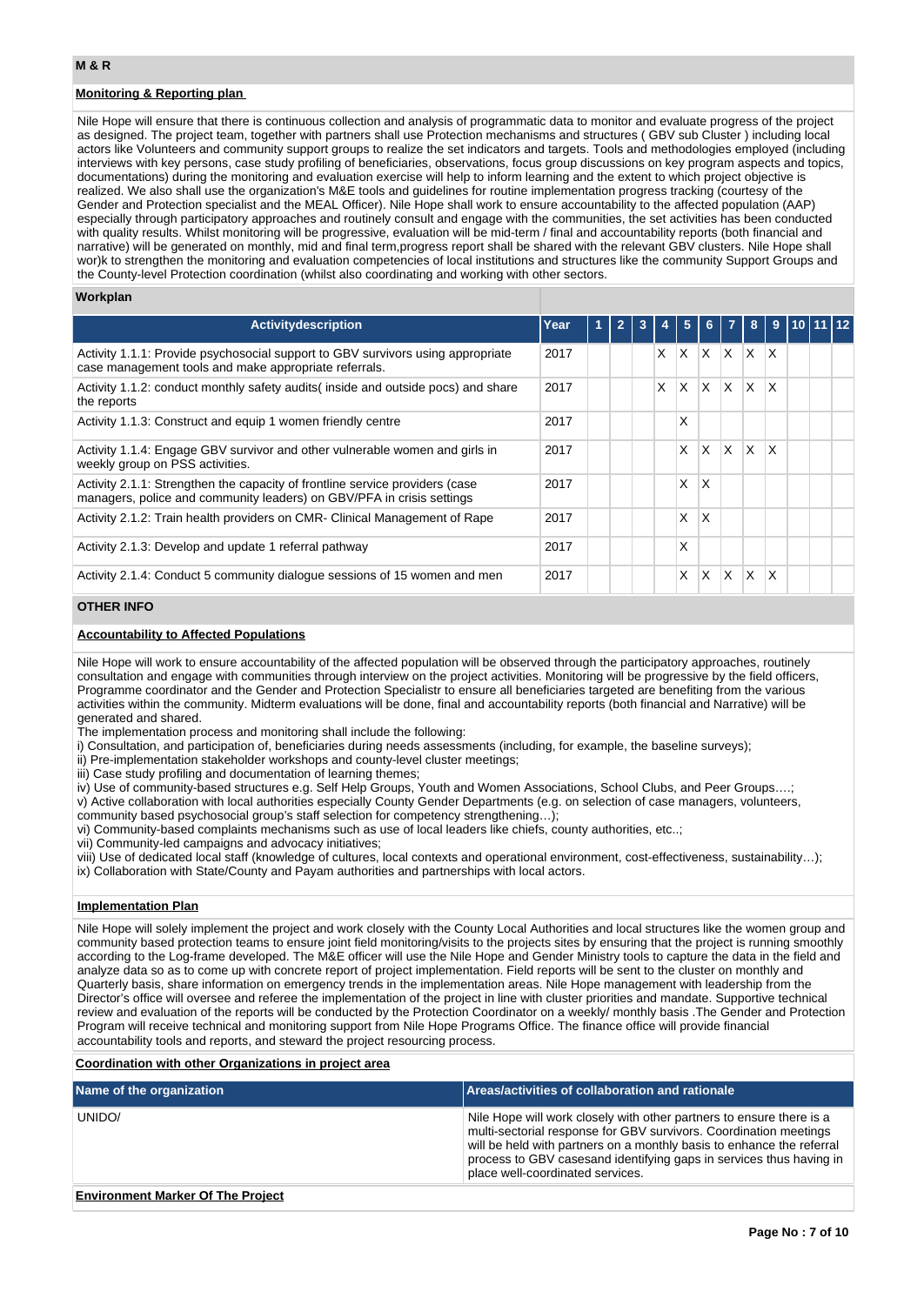### **Gender Marker Of The Project**

2a-The project is designed to contribute significantly to gender equality

#### **Justify Chosen Gender Marker Code**

Nile Hope shall provide prevention and access to services without any discrimination of sex and age. we shall ensure that most vulnerable groups and other persons with special concerns are all reached and assisted putting into consideration the guiding principles and survivor centered skills. Nile hope has plans to engage all women, men, boys and girls during the project implementation cycle. whose activities include; PSS at both women and girls friendly space.

### **Protection Mainstreaming**

This project will provide access to assistance and services without discrimination of sex, age or diversity and ensure that most vulnerable groups and Persons with special needs are reached/supported with appropriate confidentiality. This project through advocacy, empowerment of targeted groups as well as use of community based committees to enhance population's ability to reclaim their rights. Increased awareness on consequences of GBV and enhanced utilization of available services for women, girls and boys affected by conflict. The community based support teams will support the GBV to re-integrate back in the community and reduce stigma attached to violence. To build resilience in communities by enhancing the capacity of service providers to support women, men, girls and boys affected by conflict.

### **Country Specific Information**

### **Safety and Security**

The security context of Leer area remains in flux and unpredictable. Nile Hope is aware of the fragile security situation in most of its proposed project locations and will put in place measures to ensure implementation is fairly calm with a conducive environment for local staff and other staff from different regions of South Sudan to work with limited challenges. Continuous monitoring and engagement with the local security agents will also be enhanced to keep the organization updated about the day to day changes in security situation in areas of project implementation. Staff will be required to have their work IDs and other visibility materials such as organization apparel for identification and connected security purposes. All organization staff in the project sites will fill in movement sheets so that all the field coordinators are aware of staff movement at any particular time. Where possible, the organization will impose curfews to control movement especially at night and in volatile areas in the project locations.

#### **Access**

In Leer, Nile Hope will continue to monitor the situation and assess the possibility of having a vehicle in Leer but will in the meantime use motorbikes to move around in the project sites to monitor and coordinate activities. Nile Hope will use the local staff to implement the project activities and the staff will serve the population regard less of the situation at hand however staff safety is apriority. Nile Hope has been using air transport, boat and motorbikes and when it comes to un accessible Payam we use human transport to reach out to the beneficiaries wherever they are settled for example in swampy areas. Regular monitoring field visits will be conducted by direct program persons in times of inaccessibility our field staff gather the data of implementation through photo sharing, beneficiary interviews and observations and share hard copy of reports.

# **BUDGET**

| Code | <b>Budget Line Description</b>                                                                                                                                                                                                                                                                                                        |   | D / S Quantity Unit | cost          | <b>Duration</b><br><b>Recurran</b><br>ce | $\frac{9}{6}$<br>charged<br>to CHF | <b>Total Cost</b> |
|------|---------------------------------------------------------------------------------------------------------------------------------------------------------------------------------------------------------------------------------------------------------------------------------------------------------------------------------------|---|---------------------|---------------|------------------------------------------|------------------------------------|-------------------|
|      | <b>Staff and Other Personnel Costs</b>                                                                                                                                                                                                                                                                                                |   |                     |               |                                          |                                    |                   |
| 1.1  | <b>Field Protection Officer</b>                                                                                                                                                                                                                                                                                                       | D | 1 <sup>1</sup>      | 1,000<br>.00. | 6                                        | 100.00                             | 6,000.00          |
|      | 1 field protection officers will be paid to support and coordinate the activities in the field in Leer. He will be working closely with<br>the Case managers to ensure the needs of GBV survivors are met on time. They are responsible to report to he reports with<br>protection department in Juba.run the activities in the field |   |                     |               |                                          |                                    |                   |
| 1.2  | Case Managers                                                                                                                                                                                                                                                                                                                         | D | 3 <sup>1</sup>      | 500.0<br>0    | 6                                        | 100.00                             | 9,000.00          |
|      | 3 Case Managers 1. Rubchai Payam, 2. Thonyor Payam- 3. Pilieney, Leer County . We will engage our team who are currently<br>volunteering in offering services in the community.                                                                                                                                                       |   |                     |               |                                          |                                    |                   |
| 1.3  | <b>Protection Coordinator</b>                                                                                                                                                                                                                                                                                                         | D | $\mathbf{1}$        | 5,500<br>.00  | 6                                        | 27.28                              | 9,002.40          |
|      | 1 Gender and protection Coordinator will be based in Juba to oversee running of activities and coordination at the national level.<br>The costs afforded for this project is 27.28%                                                                                                                                                   |   |                     |               |                                          |                                    |                   |
| 1.4  | <b>GBV Specialist</b>                                                                                                                                                                                                                                                                                                                 | D | 1                   | 5,000<br>.00. | 6                                        | 47.00                              | 14.100.00         |
|      | 1 GBV Specialist will support the field team, compiling the reports and managing the data. The costs afforded for this project is<br>47%                                                                                                                                                                                              |   |                     |               |                                          |                                    |                   |
| 1.5  | M & E Officer                                                                                                                                                                                                                                                                                                                         | S | 1                   | 3,500<br>.00  | 6                                        | 39.28                              | 8,248.80          |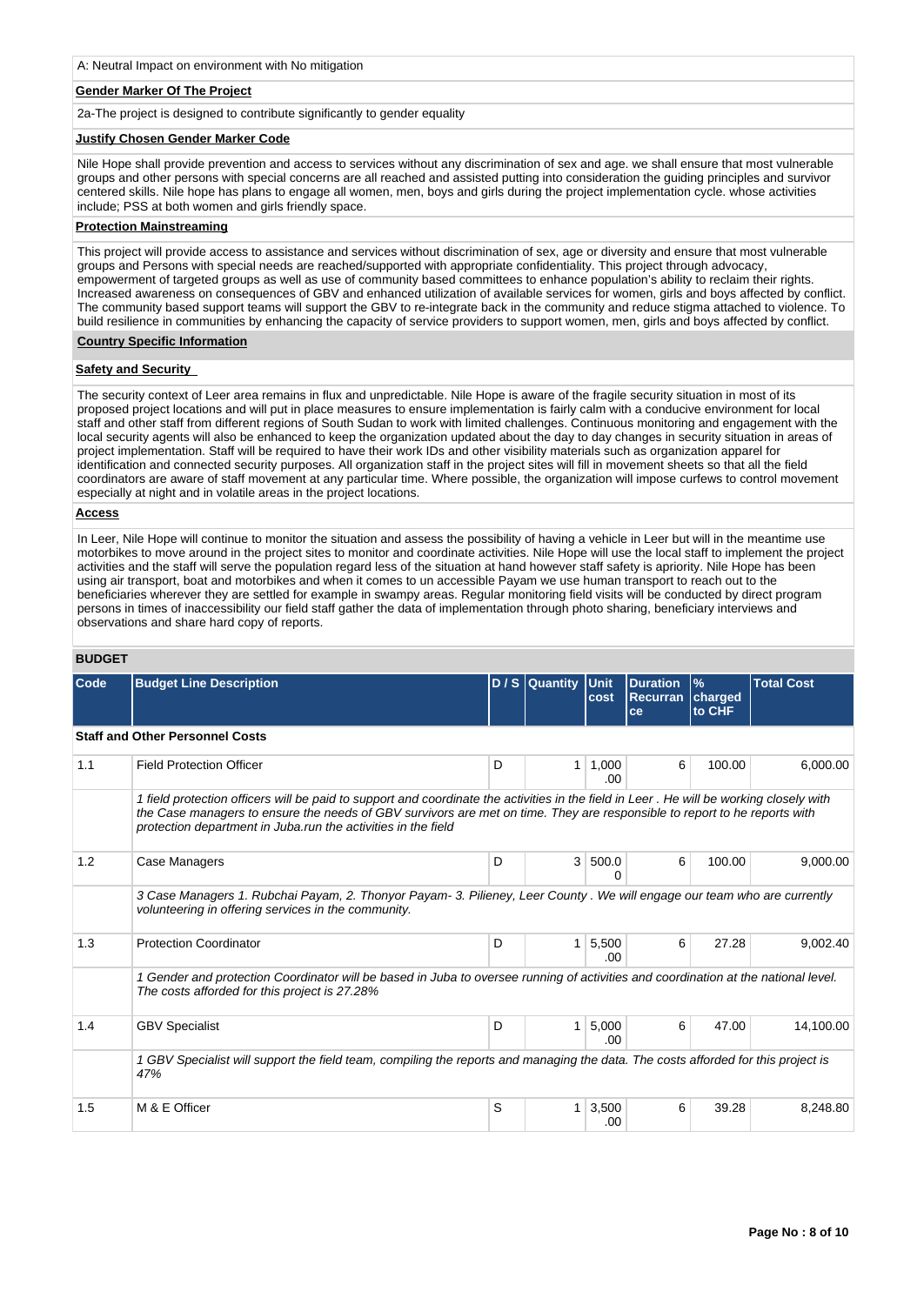|               | 1 M & E Officer @\$3500 per month for 5 months 39.28% charged to CHF Locations: Juba with frequent travel to the field and<br>oversee project implementation and share the information with the management and donors. Ensure there is value for funds to<br>the beneficiaries. |   |                |                       |    |        |           |
|---------------|---------------------------------------------------------------------------------------------------------------------------------------------------------------------------------------------------------------------------------------------------------------------------------|---|----------------|-----------------------|----|--------|-----------|
|               | <b>Section Total</b>                                                                                                                                                                                                                                                            |   |                |                       |    |        | 46,351.20 |
|               | Supplies, Commodities, Materials                                                                                                                                                                                                                                                |   |                |                       |    |        |           |
| 2.1           | Training supplies for Health care providers                                                                                                                                                                                                                                     | D |                | 15 40.00              | 2  | 100.00 | 1,200.00  |
|               | Purchase stationery to be used during training of the health care providers                                                                                                                                                                                                     |   |                |                       |    |        |           |
| 2.2           | <b>Establishment of Women Centers</b>                                                                                                                                                                                                                                           | D |                | $1 \mid 2,000$<br>.00 | 1  | 100.00 | 2,000.00  |
|               | Nile Hope to establish women friendly centers in Thonyor Payams where women weekly activities will be conducted and<br>provision of psychosocial support. The amount revised, to use local materials such as poles, rafts, strings, labour for mudding,<br>thatches etc         |   |                |                       |    |        |           |
| 2.3           | Strengthen the capacity of the existing community based<br>protection network                                                                                                                                                                                                   | D |                | 30   40.00            | 2  | 100.00 | 2,400.00  |
|               | Train of community based protection networks on GBV, (PSS, case management and sensitize them on referral pathway).                                                                                                                                                             |   |                |                       |    |        |           |
| 2.4           | Training of frontline service providers on GBV case<br>management                                                                                                                                                                                                               | D |                | 30 40.00              | 3  | 100.00 | 3,600.00  |
|               | Train service providers who are directly in contact with the GBV Survivors on PSS, case management and sensitize them on<br>referral pathway.                                                                                                                                   |   |                |                       |    |        |           |
| 2.5           | Conduct monthly visits to the availability of CMR supplies in<br>health facilities in New Fangak- using the CMR checklist.<br>Based on findings, liaise with partners such as UNFPA to<br>ensure steady supply of CMR drugs                                                     | D | 1 <sup>1</sup> | 600.0<br>0            | 2  | 100.00 | 1,200.00  |
|               | Monthly visits to the different health facilities within Leer to ensure the availability of PEP Kits and Health Care Workers to<br>administer treatment to SGBV survivors                                                                                                       |   |                |                       |    |        |           |
| 2.6           | Community mobilization                                                                                                                                                                                                                                                          | D |                | 6 30.00               | 15 | 100.00 | 2,700.00  |
|               | women and girls mobilization during the registration, and following up GBV Cases.                                                                                                                                                                                               |   |                |                       |    |        |           |
| 2.7           | Women Dialoque                                                                                                                                                                                                                                                                  | D |                | 30 50.00              | 5  | 100.00 | 7,500.00  |
|               | Monthly dialogues will be conducted at the women friendly space to reduce Gender Based Violence. In the Women Centre, Nile<br>Hope will procure Beads, bed sheets for embroidery activities, threads and needles.                                                               |   |                |                       |    |        |           |
| 2.8           | Printing materials for safety Audit                                                                                                                                                                                                                                             | D |                | 20 10.00              | 5  | 100.00 | 1,000.00  |
|               | <b>Print forms for Monthly Safety Audit assessments</b>                                                                                                                                                                                                                         |   |                |                       |    |        |           |
|               | <b>Section Total</b>                                                                                                                                                                                                                                                            |   |                |                       |    |        | 21,600.00 |
| <b>Travel</b> |                                                                                                                                                                                                                                                                                 |   |                |                       |    |        |           |
| 5.1           | <b>Staff Flights</b>                                                                                                                                                                                                                                                            | D |                | 4 550.0<br>$\Omega$   | 2  | 100.00 | 4,400.00  |
|               | This is the Staff Flights to the field through UNHAS, 5 Staff Members to transported to the implementation sites                                                                                                                                                                |   |                |                       |    |        |           |
| 5.2           | <b>Local Field Transport</b>                                                                                                                                                                                                                                                    | D |                | $1 \mid 2,000$<br>.00 | 2  | 100.00 | 4,000.00  |
|               | This is local transportation cost for staff implementing activities, they will use the amount for Monthly coordination purposes from<br>Leer & Thonyor back, facilitate the SGBV survivors who are in need to access health care services in Leer.                              |   |                |                       |    |        |           |
| 5.3           | Per diem SDA                                                                                                                                                                                                                                                                    | D | 4 <sup>1</sup> | 100.0<br>0            | 2  | 100.00 | 800.00    |
|               | Per Diem for 5 staff who will go to the implementation site for GBV implementation                                                                                                                                                                                              |   |                |                       |    |        |           |
| 5.4           | <b>Boat Hire</b>                                                                                                                                                                                                                                                                | D | 1 <sup>1</sup> | 400.0<br>0            | 4  | 100.00 | 1,600.00  |
|               | Hire of Boat for Mobile PSS                                                                                                                                                                                                                                                     |   |                |                       |    |        |           |
| 5.5           | <b>Boat Fuel</b>                                                                                                                                                                                                                                                                | D |                | 1 500.0<br>0          | 2  | 100.00 | 1,000.00  |